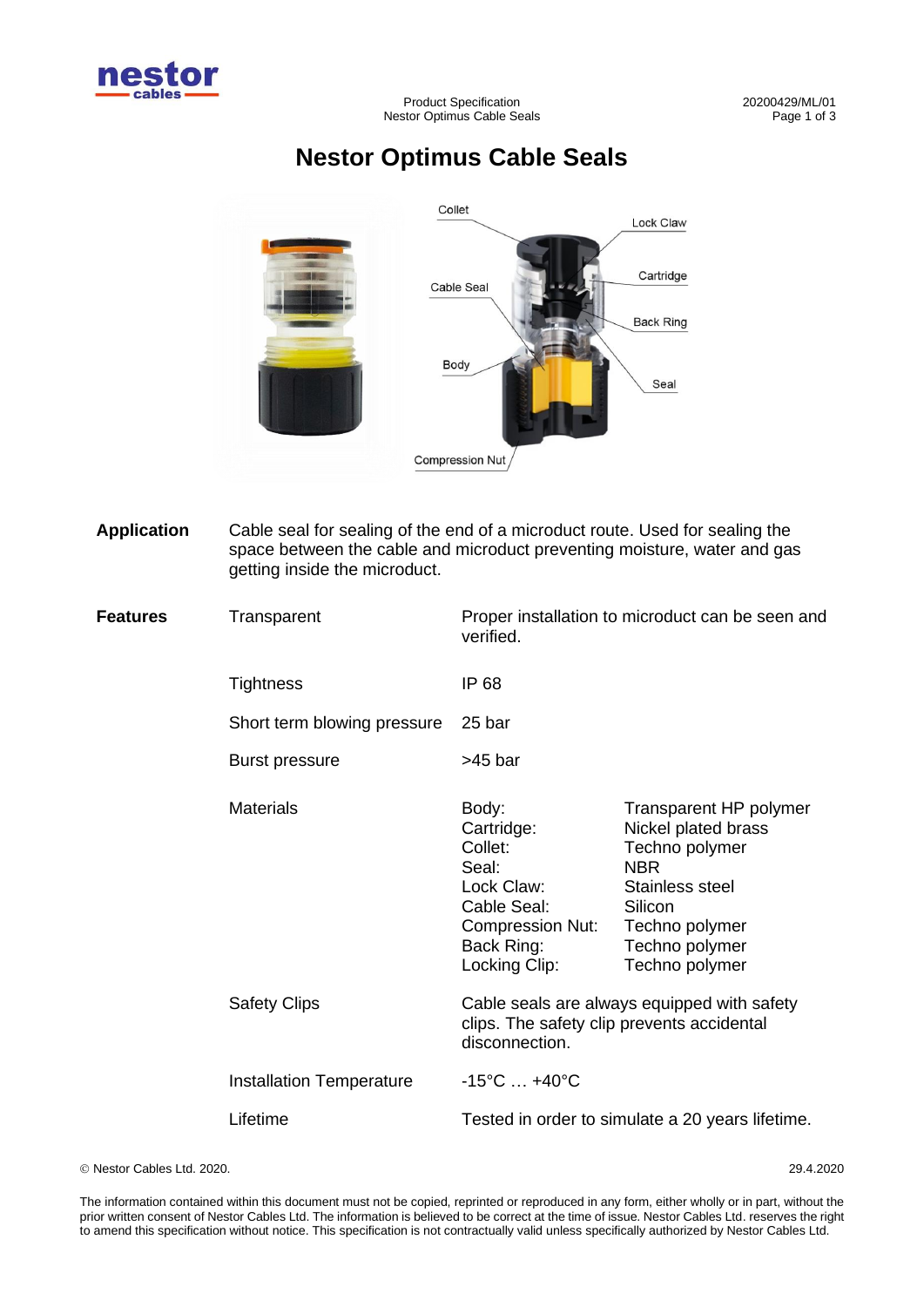

Product Specification 20200429/ML/01<br>stor Optimus Cable Seals 20200429/ML/01 Nestor Optimus Cable Seals



## **Dimensions, applications and package sizes for Nestor Optimus Cable Seals**

| <b>Nestor Product</b><br>name                 | ØD<br>(mm)     | ØE1<br>(mm) | ØE <sub>2</sub><br>(mm) | Fibre cable<br>size range<br>(mm) | Cable<br>seal<br>color | $\mathbf{L}$<br>Open | $\mathbf{L}$<br>Closed | Package<br>size<br>(quantity) |
|-----------------------------------------------|----------------|-------------|-------------------------|-----------------------------------|------------------------|----------------------|------------------------|-------------------------------|
| <b>Optimus Cable Seal</b><br>7 mm (0,5-3 mm)  | $\overline{7}$ | 14,6        | 18,0                    | $0, 5 - 3$                        | <b>Blue</b>            | 35,6                 | 33,1                   | 100                           |
| <b>Optimus Cable Seal</b><br>7 mm (2,6-4 mm)  | $\overline{7}$ | 14,6        | 18,0                    | $2,6-4$                           | Red                    | 35,6                 | 33,1                   | 100                           |
| <b>Optimus Cable Seal</b><br>7 mm (3-5 mm)    | $\overline{7}$ | 14,6        | 18,0                    | $\overline{3}$ -5                 | Red                    | 35,6                 | 33,1                   | 100                           |
| <b>Optimus Cable Seal</b><br>10 mm (0,5-3 mm) | 10             | 19,0        | 22,5                    | $0, 5 - 3$                        | <b>Blue</b>            | 42,5                 | 38,5                   | 25                            |
| <b>Optimus Cable Seal</b><br>10 mm (3-6 mm)   | 10             | 19,0        | 22,5                    | $3-6$                             | Red                    | 42,5                 | 38,5                   | 25                            |
| Optimus Cable Seal<br>10 mm (6-8 mm)          | 10             | 19,0        | 22,5                    | $6 - 8$                           | Yellow                 | 42,5                 | 38,5                   | 25                            |
| Optimus Cable Seal<br>12 mm (3-6 mm)          | 12             | 21,5        | 25,0                    | $3-6$                             | Red                    | 46,7                 | 42,2                   | 25                            |
| Optimus Cable Seal<br>12 mm (6-8 mm)          | 12             | 21,5        | 25,0                    | $6 - 8$                           | Yellow                 | 46,7                 | 42,2                   | 25                            |
| Optimus Cable Seal<br>12 mm (8-10 mm)         | 12             | 21,5        | 25,0                    | $8 - 10$                          | Green                  | 46,7                 | 42,2                   | 25                            |
| <b>Optimus Cable Seal</b><br>14mm (3-6 mm)    | 14             | 23,0        | 27,0                    | $3-6$                             | Red                    | 47,7                 | 42,7                   | 25                            |
| <b>Optimus Cable Seal</b><br>14 mm (6-8 mm)   | 14             | 23,0        | 27,0                    | $6 - 8$                           | Yellow                 | 47,7                 | 42,7                   | 25                            |
| <b>Optimus Cable Seal</b><br>14 mm (8-10 mm)  | 14             | 23,0        | 27,0                    | $8 - 10$                          | Green                  | 47,7                 | 42,7                   | 25                            |
| <b>Optimus Cable Seal</b><br>16 mm (6-8 mm)   | 16             | 26,0        | 30,0                    | $6 - 8$                           | Yellow                 | 55,2                 | 48,2                   | 15                            |
| Optimus Cable Seal<br>16 mm (8-10 mm)         | 16             | 26,0        | 30,0                    | $8 - 10$                          | Green                  | 55,2                 | 48,2                   | 15                            |

© Nestor Cables Ltd. 2020. 29.4.2020

The information contained within this document must not be copied, reprinted or reproduced in any form, either wholly or in part, without the prior written consent of Nestor Cables Ltd. The information is believed to be correct at the time of issue. Nestor Cables Ltd. reserves the right to amend this specification without notice. This specification is not contractually valid unless specifically authorized by Nestor Cables Ltd.